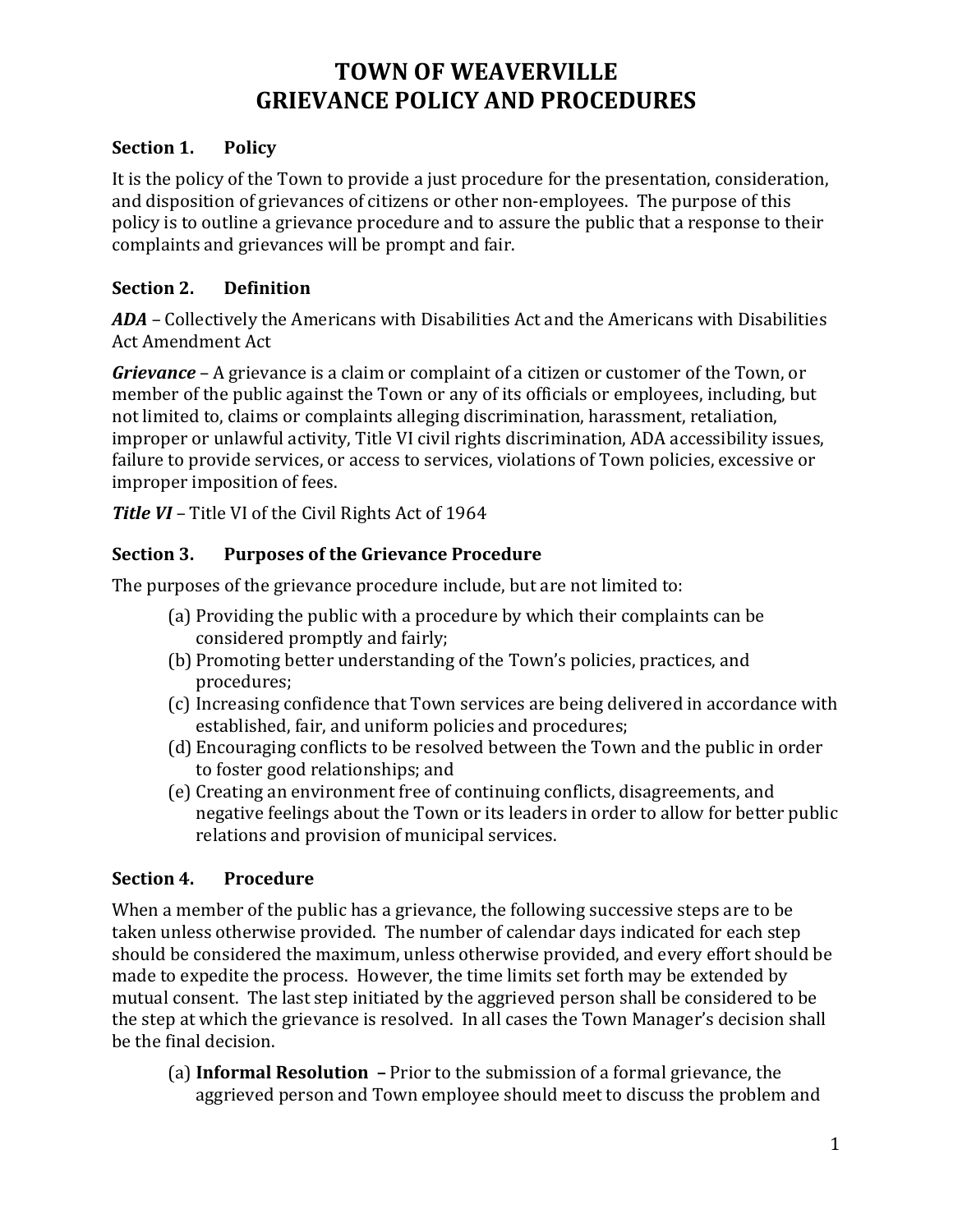# **TOWN OF WEAVERVILLE GRIEVANCE POLICY AND PROCEDURES**

seek to resolve it informally. Either the aggrieved person or Town employee may involve the respective Department Head as a resource to help resolve the grievance.

(b) **Formal Resolution –** If an informal resolution is not achieved then the following procedures shall be utilized with written documentation made at each step. For grievances involving ADA or Title VI civil rights issues, the respective coordinators will serve as the Department Head in the following steps (see Sections 5 and 6 below).

**Step 1 –** If no resolution to the grievance is reached informally, the aggrieved person who wishes to pursue a grievance shall present the grievance to the appropriate Department Head in writing. The Department Head shall respond to the grievance within 10 calendar days after receipt of the grievance. The Department Head should, and is encouraged to, consult with any employee of the Town in order to reach a correct, impartial, fair and equitable determination or decision concerning the grievance. Any employee consulted by the Department Head is required to cooperate to the fullest extent possible. The response shall explain the position of the Town and offer options for substantive resolution of the complaint.

**Step 2 –** If the grievance is not resolved to the satisfaction of the citizen at the end of Step 1, the aggrieved person may appeal, in writing, to the Town Manager within 10 calendar days after receipt of the response from Step 1. The Town Manager shall meet with the aggrieved person to discuss the complaint and possible resolutions. Within 10 calendar days of the meeting the Town Manager will respond in writing with a final resolution of the complaint.

The Town reserves the option, but not the requirement, to obtain a neutral outside party to provide mediation between the aggrieved person and the Town. Such parties might consist of attorneys trained in mediation, mediators, or other parties appropriate to the situation.

In all cases the Town Manager's decision shall be the final decision. The Town Manager shall notify the Mayor and Town Council of any impending legal action.

#### **Section 5. Grievances Related to the Americans with Disabilities Act (ADA) or Title VI Civil Rights Discrimination**

Complaints concerning discrimination on the basis of disability in the provision of services, activities, programs, or benefits by the Town should be sent to the ADA Coordinator who shall serve as the Department Head in the formal grievance steps set out herein if an informal resolution cannot be reached. Where appropriate, responses and resolutions shall be provided in a format that is accessible to the aggrieved person.

Complaints concerning discrimination on the basis of race, color, national origin, sex, age, or disability, in the provision of services, activities, programs, or benefits by the Town should be sent to the Civil Rights Coordinator who shall serve as the Department Head in the formal grievance steps set out herein if an informal resolution cannot be reached.